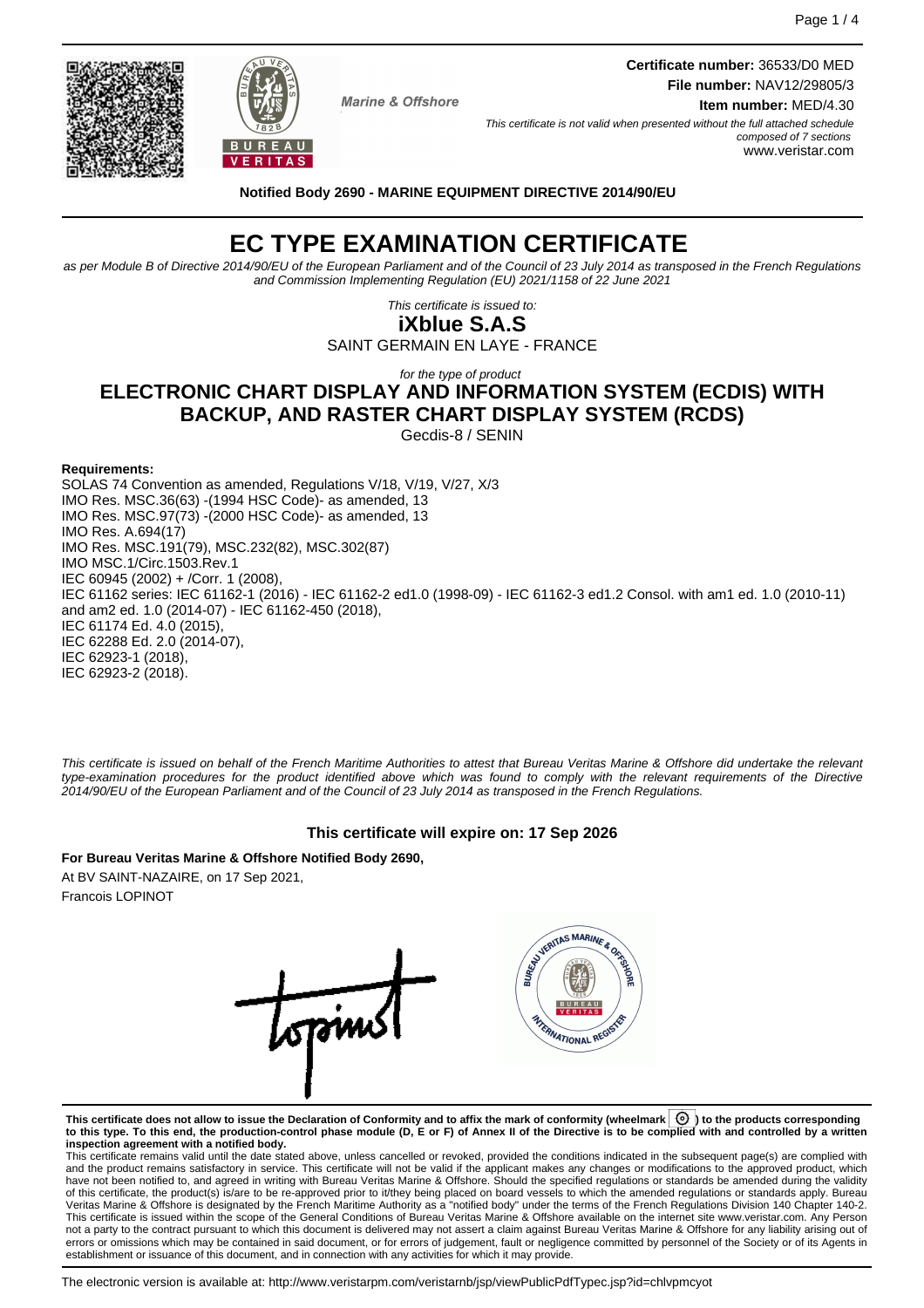# **THE SCHEDULE OF APPROVAL**

### **1. PRODUCT DESCRIPTION:**

ECDIS (Electronic Chart Display and Information System) & RCDS (Raster Chart Display System) with Radar Overlay Type: Gecdis-8 / SENIN

#### **1.1 Hardware:**

| #               | Component                             | Supplier               | Type / Version                                                |
|-----------------|---------------------------------------|------------------------|---------------------------------------------------------------|
| $\mathbf{1}$    | Main processing unit                  | - Hatteland Display AS | <b>HT 221Hx</b>                                               |
|                 |                                       |                        | HT CO2Hi                                                      |
|                 |                                       |                        | HT CO2Hx                                                      |
|                 |                                       |                        |                                                               |
|                 |                                       | - ISIC A/S             | $PCM4 - Q87$                                                  |
|                 |                                       |                        | $PCM4 - H77$                                                  |
| 2               | <b>Main Monitor</b>                   | - Hatteland Display AS | JH 23T14 MMD-MA4 Serie 1                                      |
|                 |                                       |                        | HD 19T21 MMD-MA4 Series X G1                                  |
|                 |                                       |                        | HD 24T21 MMD-MA4 Series X G1                                  |
|                 |                                       |                        | HD 26T21 MMD-MA4 Series X G1<br>HD 19T22 MMD-MA4 Series X G2  |
|                 |                                       |                        | HD 24T22 MMD-MA4 Series X G2                                  |
|                 |                                       |                        | HD 26T22 MMD-MA4 Series X G2                                  |
|                 |                                       |                        | HD 27T22 MMD-MA4 Series X G2                                  |
|                 |                                       |                        |                                                               |
|                 |                                       |                        | DuraMON 19 LED                                                |
|                 |                                       | - ISIC A/S             | DuraMON 26 WS LED                                             |
| $\overline{3}$  | Panel PC                              | - Hatteland Display AS | HD 19T21 MEC Series X G1                                      |
|                 |                                       |                        | HD 24T21 MEC Series X G1                                      |
|                 |                                       |                        | HD 26T21 MEC Series X G1                                      |
|                 |                                       |                        | HD 19T22 MEC Series X G2<br>HD 24T22 MEC Series X G2          |
|                 |                                       |                        | HD 26T22 MEC Series X G2                                      |
|                 |                                       |                        | HD 27T22 MEC Series X G2                                      |
|                 |                                       |                        |                                                               |
|                 |                                       |                        | $MDC-A22-1$                                                   |
|                 |                                       | - Data Modul           | <b>MDC-A26-1</b>                                              |
| $\overline{4}$  | <b>Control Panels</b>                 | - iXblue SAS           | Keyboard-Mouse                                                |
| $\overline{5}$  | <b>Network</b><br>Switch<br>(Optional | - Moxa                 | EDS-G512E Series                                              |
|                 | equipment)                            |                        | EDS-G512E-4GSFP                                               |
|                 |                                       |                        | EDS-G512E-4GSFP-T                                             |
|                 |                                       |                        | EDS-G512E-8PoE-4GSFP                                          |
|                 |                                       |                        | EDS-G512E-8PoE-4GSFP-T                                        |
|                 |                                       |                        |                                                               |
|                 |                                       |                        | IKS-6728A Series                                              |
|                 |                                       |                        | IKS-6728A-4GTXSFP-24-24-T                                     |
|                 |                                       |                        | IKS-6728A-4GTXSFP-24-T<br>IKS-6728A-4GTXSFP-48-48-T           |
|                 |                                       |                        | IKS-6728A-4GTXSFP-48-T                                        |
|                 |                                       |                        | IKS-6728A-4GTXSFP-HV-HV-T                                     |
|                 |                                       |                        | IKS-6728A-4GTXSFP-HV-T                                        |
|                 |                                       |                        | IKS-6728A-8PoE-4GTXSFP-48-48-T                                |
|                 |                                       |                        | IKS-6728A-8PoE-4GTXSFP-48-T                                   |
|                 |                                       |                        | IKS-6728A-8PoE-4GTXSFP-HV-HV-T<br>IKS-6728A-8PoE-4GTXSFP-HV-T |
|                 |                                       |                        |                                                               |
|                 |                                       |                        | <b>HN G9084-LA</b>                                            |
|                 |                                       | - Hatteland            | HN GP9084-LA                                                  |
| $\underline{6}$ | Interface<br>(Optional<br>units       | - iXblue               | <b>Netans Series</b>                                          |
|                 | equipment)                            |                        | Netans $N1*$                                                  |
|                 |                                       |                        | Netans N3*                                                    |
|                 |                                       |                        | Netans N5*                                                    |
|                 |                                       |                        |                                                               |
|                 |                                       |                        | Netans N7*                                                    |

\*: Netans N1, Netans N3, Netans N5 and Netans N7 do not fulfill SOLAS shipborne navigational equipment carriage requirements and do not comply with Marine Equipment Directive (MED) 2014/90/EU requirments for Transmitting Heading Device THD (Gyroscopic method) (MED/4.46) but Netans product series can be used as Data Distribution Unit (DDU) in the iXblue ECDIS navigation system.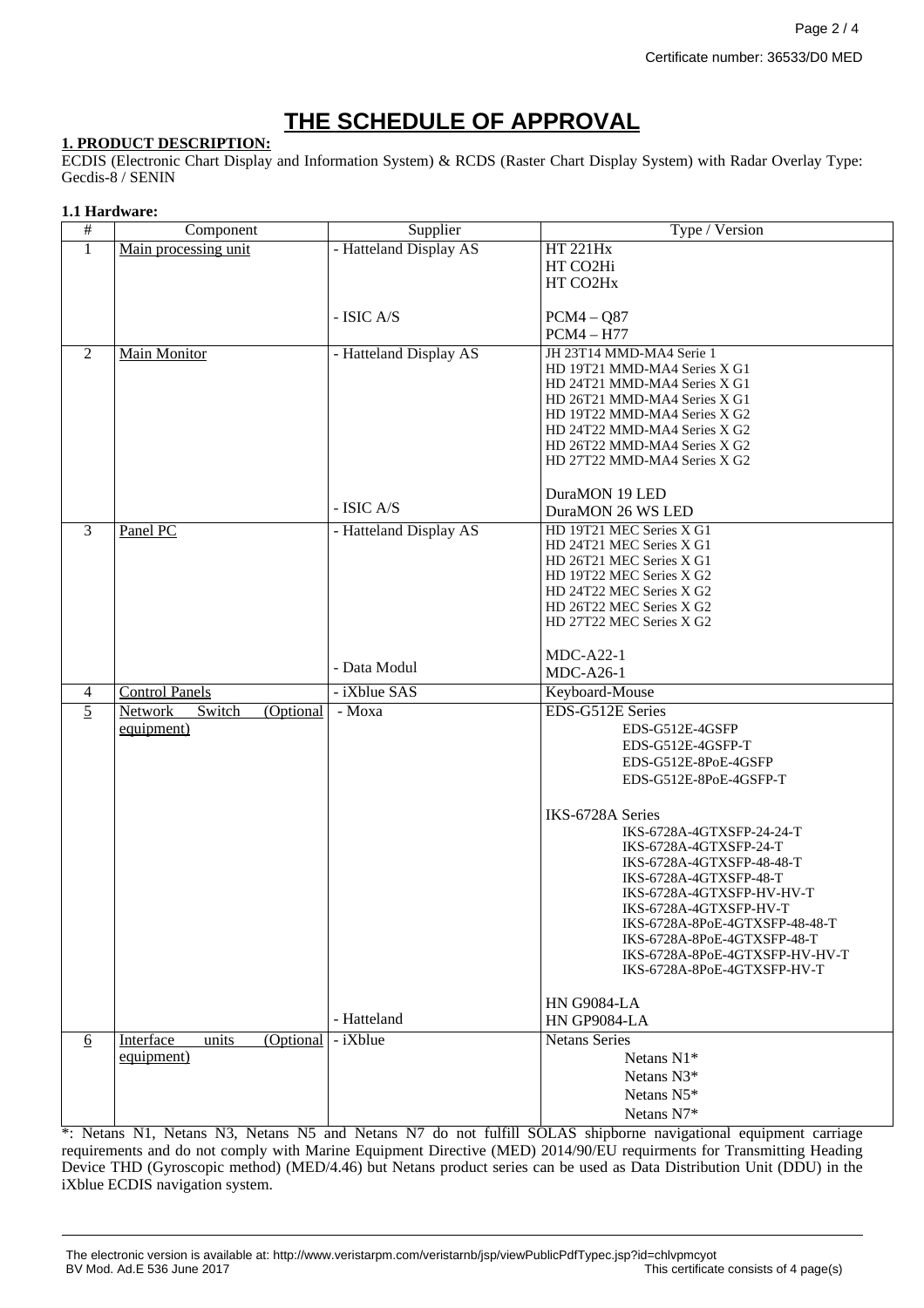#### **1.2 Software:**

|   | Component               | Supplier     | Type / Version                                                                      |
|---|-------------------------|--------------|-------------------------------------------------------------------------------------|
|   | <b>Operating System</b> | - Microsoft  | Windows $7/$ Windows 10                                                             |
| ∸ | Software + Dongle       | - iXblue SAS | Gecdis-8 platform $8.Y.Z$ ; $Y.Z >=22.0$<br>SENIN 8.Y.Z<br>$Y \ge 9$ , Z any number |

### **1.3 Options:**

Multi displays function available.

## **2. DOCUMENTS AND DRAWINGS:**

2.1 - Document Ref. ISD M 772 Ed.A - Dossier de modification Gecdis-8 62288 Ed.2 - issued by iXBlue S.A.S dated 30/06/15 2.2 - GECDIS-8 / SENIN – Passage au 11e amendement : DIRECTIVE (UE) 2015/559 de la commission du 9 avril 2015 modifiant la directive 96/98/CE du conseil relative aux équipements marins, Document Ref. ISDM1041 Edition B dated 15/04/2016

2.3 - ISDM1284\_A\_Dossier de certification ECDIS 2017 GECDIS 8

2.4 - GECDIS-C User's Manual (ref : ISDM038)

2.5 - 36533/B1 MED Version submitted documents are listed in iXblue file Ref: NIX-D01286A Edition B dated: 13/12/2018.

2.6 - Risk analysis Ref: RIN00789 Edition AB dated: 06/12/2018.

2.7 - Qualification Plan Gecdis8 Post-Aug 2019 - 00013178 - Edition B issued by iXblue and dated 23/08/2019.

2.8 - ECDIS Certification - Justifications of new and modified equipment - 00013535 - Edition B issued by iXblue and dated 28/08/2019.

2.9 - *36533/D0 MED* version submitted documents and drawings are listed in iXblue file Ref: 00019437 Edition: B dated: 28/07/2021.

2.10 - Gecdis User Manual Ref.: ISDM337 Edition:.L1 dated: 08/2021.

## **3. TEST REPORTS:**

3.1 - IEC 62288 Ed 2.0 - Test report N°: ISDM777 Edition A dated 29/06/2015, Rapport de tests, Plateforme GECDIS 8 version 8.8.0, witnessed by BV surveyor on 03/07/2015

3.2 - ISD15332A Complete test report for ECDIS certification of Plateform Gecdis 8.

3.3 - ISD15333A Certification file- 2017-Gecdis 8, witnessed by BV surveyor on 26/06/2017.

3.4 - iXblue Test report Ref: 00000804 witnessed by BV surveyor on 27/11/2018.

- 3.5 Qualification Report Gecdis8 Post-Aug 2019 NIX-D02060 Edition B issued by iXblue and dated 02/08/2019.
- 3.6 *36533/D0 MED* version submitted Test reports are listed in iXblue file Ref: 00019437 Edition: B dated: 28/07/2021.

## **4. APPLICATION / LIMITATION:**

4.1 - As per requirements of Regulations stated on front page of this certificate.

4.2 - IEC 61162-3 is not applicable.

4.3 - Optional equipment Netans (Netans N1, Netans N3, Netans N5 and Netans N7) does not fulfill SOLAS shipborne navigational equipment carriage requirements and does not comply with Marine Equipment Directive (MED) 2014/90/EU requirments for Transmitting Heading Device THD (Gyroscopic method) (MED/4.46) but Netans product series can be used as Data Distribution Unit (DDU) in the iXblue ECDIS navigation system.

4.4 - Only Hardware and Software successfully tested together in compliance with the regulations as referred to in page one, according to the declaration of the manufacturer are covered by this certificate.

4.5 - The approved equipment (listed above):

- embeds only BAM function type P ;

- if installed on a BAM compliant bridge, the equipment should be connected to a CAM/CAM-HMI (approved by the Administration) using IEC 61162-1, IEC 61162-2 or IEC 61162-450 digital interfaces for BAM harmonized presentation of its alerts within Navigation Cluster ;

- on a BAM compliant bridge, the equipment shall not use non-BAM compliant alert communications, unless allowed by the Administration.

4.6 - The following component(s) shall comply with the requirements of MED2014/90/EU, as amended, and be wheelmarked: *Gecdis-8 / SENIN*